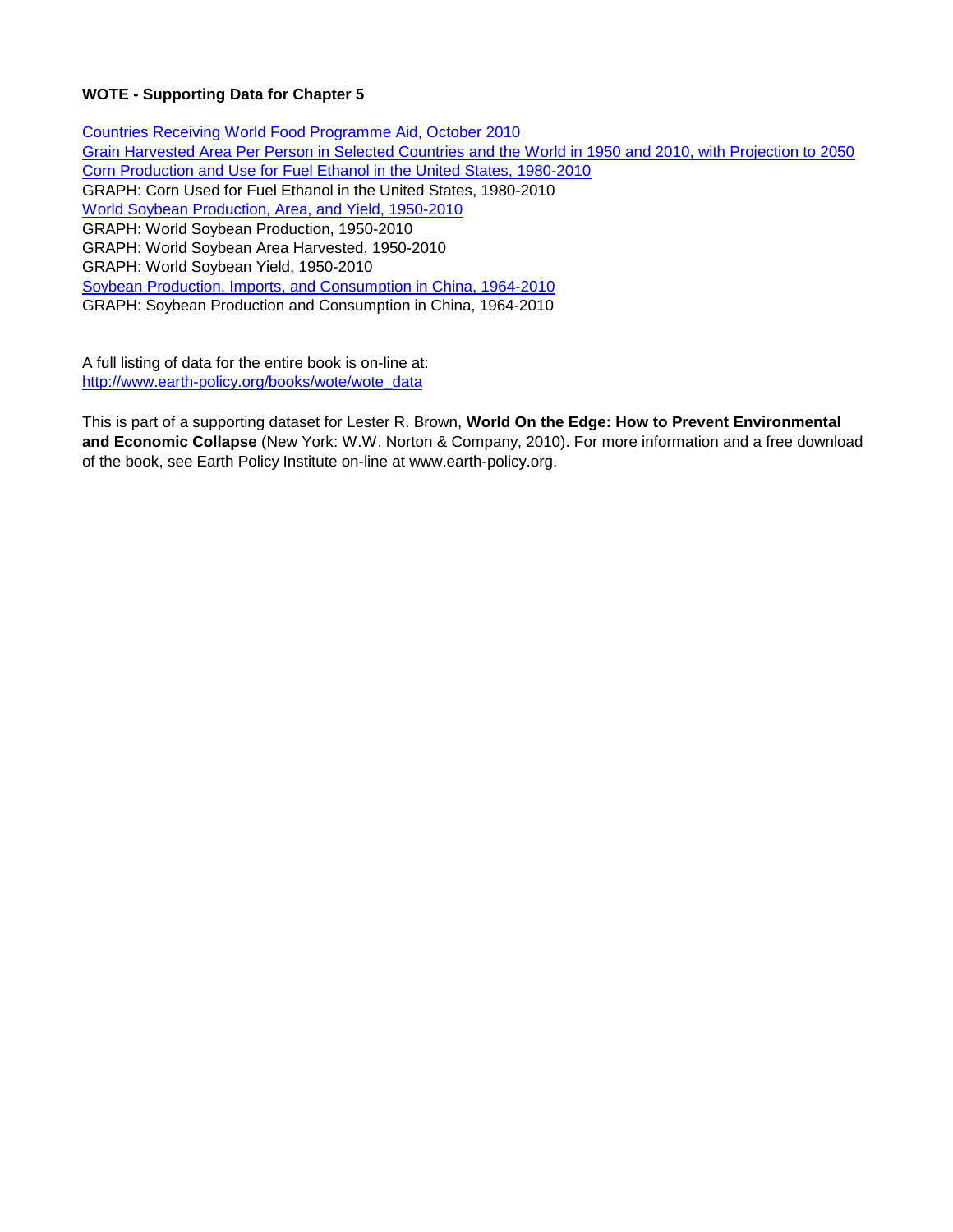## **Countries Receiving World Food Programme Aid, October 2010**

|                                               | Emergency               | Protracted Relief and            | Member of Top 20           |
|-----------------------------------------------|-------------------------|----------------------------------|----------------------------|
| Country/Territory                             | Operations <sup>1</sup> | Recovery Operations <sup>2</sup> | <b>Failing States List</b> |
| Afghanistan                                   |                         | X                                | X                          |
| Algeria                                       |                         | Χ                                |                            |
| Armenia<br>Bangladesh                         | Χ                       | Χ<br>Χ                           |                            |
| Benin                                         | Χ                       |                                  |                            |
| Bhutan                                        |                         |                                  |                            |
| Bolivia                                       |                         | Х                                |                            |
| <b>Burkina Faso</b>                           | X                       | Χ                                |                            |
| Burma (Myanmar)<br>Burundi                    | X                       | X<br>Χ                           | х                          |
| Cambodia                                      |                         | X                                |                            |
| Cameroon                                      | Χ                       |                                  |                            |
| Cape Verde                                    |                         |                                  |                            |
| Central African Republic<br>Chad              | Χ<br>X                  | х<br>Χ                           | х<br>Χ                     |
| China                                         | Χ                       |                                  |                            |
| Colombia                                      | X                       | Χ                                |                            |
| Côte D'Ivoire                                 |                         | Χ                                | х                          |
| Cuba                                          | X                       |                                  |                            |
| Democratic Republic of the Congo<br>Djibouti  | Χ                       | Χ<br>X                           | Χ                          |
| Dominican Republic                            | Χ                       |                                  |                            |
| Ecuador                                       | X                       | X                                |                            |
| Egypt                                         |                         |                                  |                            |
| El Salvador                                   |                         | х                                |                            |
| Ethiopia<br>Gambia                            | X                       | Χ                                | Χ                          |
| Georgia                                       |                         | Χ                                |                            |
| Ghana                                         | Χ                       | Χ                                |                            |
| Guatemala                                     | X                       | Χ                                |                            |
| Guinea                                        | X                       | Χ                                | Χ                          |
| Guinea-Bissau<br>Haiti                        | Χ                       | X<br>Χ                           | X                          |
| Honduras                                      |                         |                                  |                            |
| India                                         |                         |                                  |                            |
| Indonesia                                     |                         | Χ                                |                            |
| Iran<br>Iraq                                  |                         | Χ<br>Χ                           | Χ                          |
| Kenya                                         |                         | X                                | X                          |
| Kyrgyzstan                                    | Χ                       |                                  |                            |
| Lao People's Democratic Republic              |                         | Х                                |                            |
| Lesotho<br>Liberia                            |                         | X<br>X                           |                            |
| Madagascar                                    |                         | Χ                                |                            |
| Malawi                                        |                         | Χ                                |                            |
| Mali                                          |                         | Χ                                |                            |
| Mauritania                                    |                         | Χ<br>Χ                           |                            |
| Mozambique<br>Namibia                         |                         | Χ                                |                            |
| Nepal                                         |                         | х                                |                            |
| Nicaragua                                     |                         |                                  |                            |
| Niger                                         | X                       | X                                | Χ                          |
| North Korea<br>Occupied Palestinian Territory | Χ<br>X                  | Χ<br>Χ                           | Χ                          |
| Pakistan                                      | X                       | X                                | х                          |
| Peru                                          |                         |                                  |                            |
| Philippines                                   | Х                       | X                                |                            |
| Republic of Congo                             | х                       | Χ                                |                            |
| Rwanda<br>Sao Tome and Principe               |                         | Χ                                |                            |
| Senegal                                       |                         | Χ                                |                            |
| Sierra Leone                                  |                         | Χ                                |                            |
| Somalia                                       | Χ                       |                                  | Χ                          |
| Sri Lanka                                     |                         | Χ                                |                            |
| Sudan<br>Swaziland                            | Χ                       | Χ                                | X                          |
| Syria                                         | X                       |                                  |                            |
| Tajikistan                                    |                         | х                                |                            |
| Tanzania                                      | Χ                       | Χ                                |                            |
| Timor-Leste                                   |                         | Χ                                | Χ                          |
| Togo<br>Uganda                                | Х<br>Χ                  | Χ                                |                            |
| Yemen                                         | Χ                       | Χ                                | х                          |
| Zambia                                        |                         | Χ                                |                            |
| Zimbabwe                                      |                         | Х                                | X                          |
| Total                                         | 32                      | 56                               | 19                         |
|                                               |                         |                                  |                            |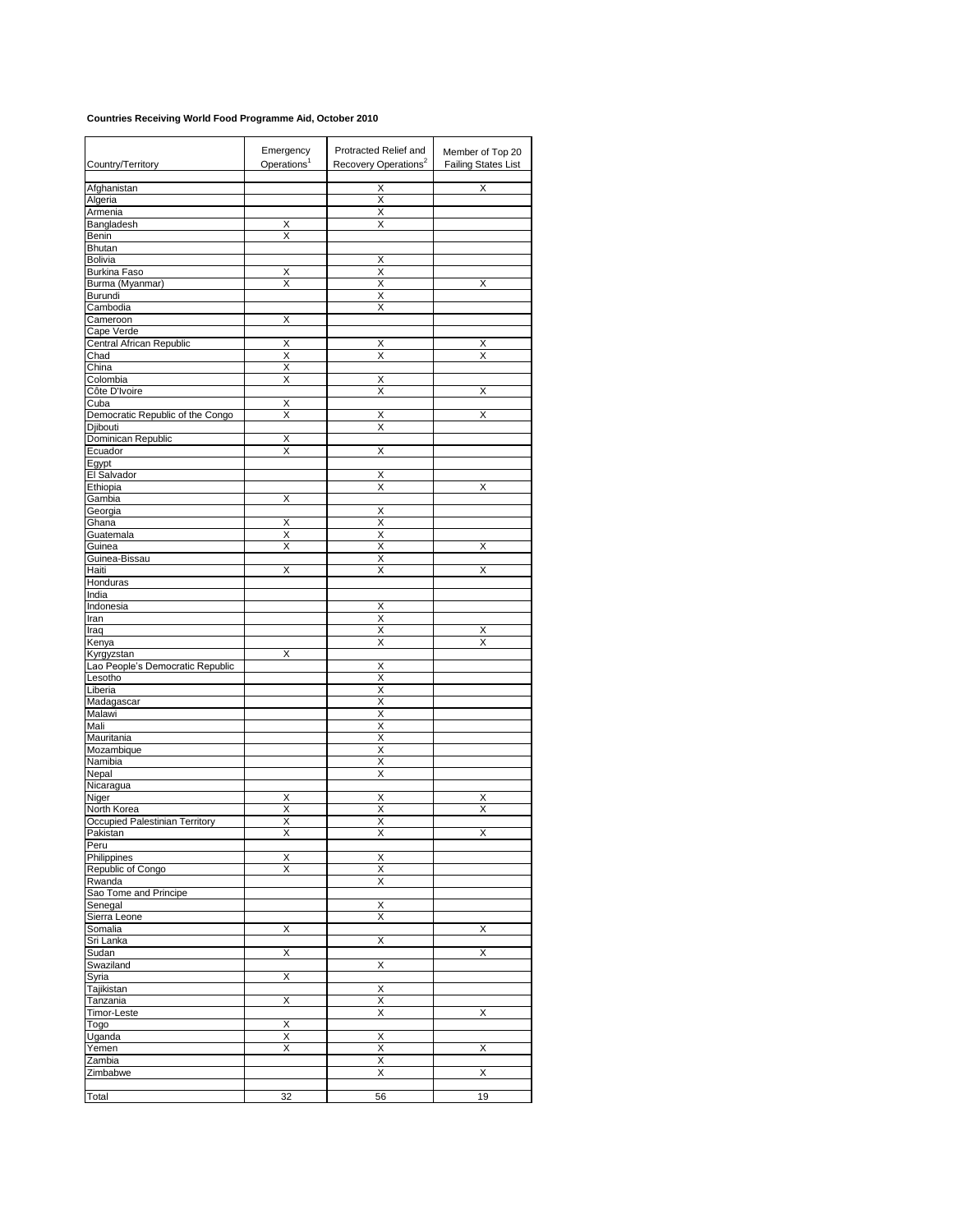<sup>1</sup>Emergency Operations (EMOPs): WFP carries out EMOPs in countries hit by sudden disasters such as floods; by more gradually-occurring disasters such as drought or crop failure; or by civil unrest, conflict, and/or displacement of large numbers of people. The typical duration for EMOPs is between three months and one year, but an EMOP can last up to two years.

<sup>2</sup>For situations in which communities will need more help to recover and to restore food security after the<br>EMOP expires, WFP plans and implements a Protracted Relief and Recovery Operation (PRRO).

Source: Compiled by Earth Policy Institute from U.N. World Food Programme, "Operations," at<br>www.wfp.org/operations, viewed 5 October 2010; Fund for Peace and *Foreign Policy* , "The Failed States Index," *Foreign Policy* , July/August 2010, pp. 74–105.

This is part of a supporting dataset for Lester R. Brown, **World on the Edge: How to Prevent**<br>**Environmental and Economic Collapse** (New York: W.W. Norton & Company, 2011). For more<br>information and a free download of the b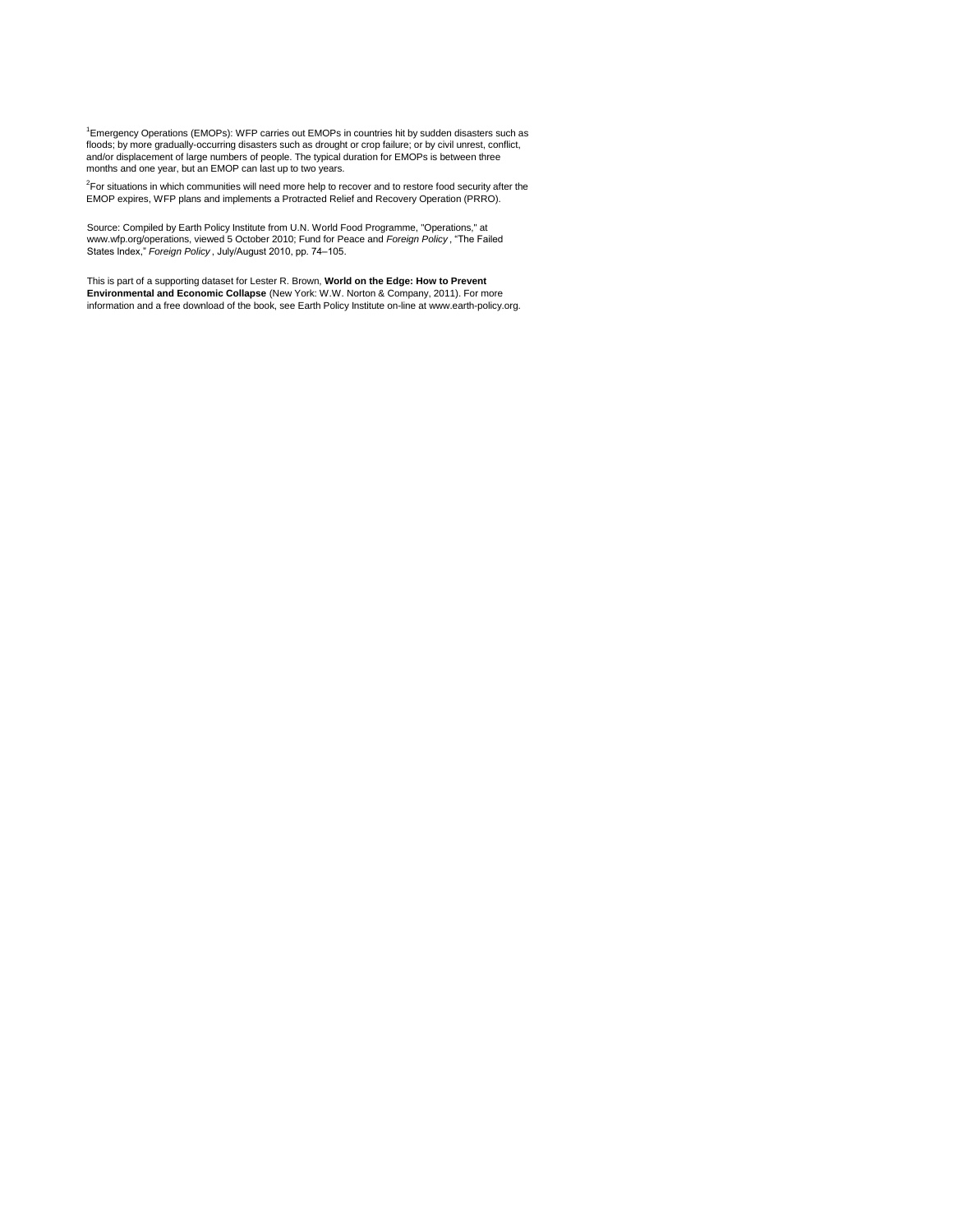**Grain Harvested Area Per Person in Selected Countries and the World in 1950 and 2010, with Projection to 2050**

|                                  | Area |                 |      |
|----------------------------------|------|-----------------|------|
|                                  | 1950 | 2010            | 2050 |
|                                  |      | <b>Hectares</b> |      |
|                                  |      |                 |      |
| Afghanistan                      | 0.36 | 0.10            | 0.04 |
| Australia                        | 0.73 | 0.90            | 0.67 |
| Bangladesh                       | 0.20 | 0.07            | 0.06 |
| Brazil                           | 0.13 | 0.10            | 0.09 |
| Canada                           | 1.42 | 0.38            | 0.29 |
| China                            | 0.17 | 0.06            | 0.06 |
| Democratic Republic of the Congo | 0.05 | 0.03            | 0.01 |
| Egypt                            | 0.08 | 0.04            | 0.02 |
| Ethiopia                         | 0.26 | 0.08            | 0.04 |
| France                           | 0.21 | 0.15            | 0.14 |
| India                            | 0.22 | 0.08            | 0.06 |
| Indonesia                        | 0.10 | 0.07            | 0.05 |
| Iran                             | 0.21 | 0.12            | 0.09 |
| Iraq                             | 0.43 | 0.10            | 0.05 |
| Japan                            | 0.06 | 0.01            | 0.02 |
| Malaysia                         | 0.09 | 0.02            | 0.02 |
| Mexico                           | 0.19 | 0.09            | 0.08 |
| Nepal                            | 0.19 | 0.11            | 0.07 |
| Nigeria                          | 0.26 | 0.13            | 0.07 |
| North Korea                      | 0.14 | 0.05            | 0.05 |
| Pakistan                         | 0.18 | 0.07            | 0.04 |
| Philippines                      | 0.16 | 0.08            | 0.05 |
| Rwanda                           | 0.06 | 0.04            | 0.02 |
| South Africa                     | 0.36 | 0.09            | 0.08 |
| South Korea                      | 0.10 | 0.02            | 0.02 |
| Sudan                            | 0.16 | 0.20            | 0.11 |
| Sri Lanka                        | 0.06 | 0.04            | 0.04 |
| Tanzania                         | 0.07 | 0.11            | 0.05 |
| Thailand                         | 0.27 | 0.18            | 0.16 |
| Turkey                           | 0.40 | 0.16            | 0.13 |
| Uganda                           | 0.15 | 0.05            | 0.02 |
| United Kingdom                   | 0.07 | 0.05            | 0.04 |
| <b>United States</b>             | 0.51 | 0.18            | 0.14 |
| Vietnam                          | 0.14 | 0.10            | 0.08 |
| Yemen                            | 0.21 | 0.03            | 0.02 |
| <b>World Average</b>             | 0.23 | 0.10            | 0.08 |

Note: 2010 grain area used for 2050 projection.

Source: Compiled by Earth Policy Institute with grain area for 1950 from U.S. Department of Agriculture (USDA), *Production, Supply and Distribution* (PS&D), Country Reports, October 1990; 2010 grain data for France and the United Kingdom from USDA, Foreign Agricultural Service, *World Agricultural Production*  (Washington, DC: December 2010); all other 2010 grain data from USDA, *PS&D* , electronic database, updated 10 December 2010; population data and projections from U.N. Population Division, *World Population Prospects: The 2008 Revision Population Database* , electronic database, at http://esa.un.org/unpp, updated 11 March 2009.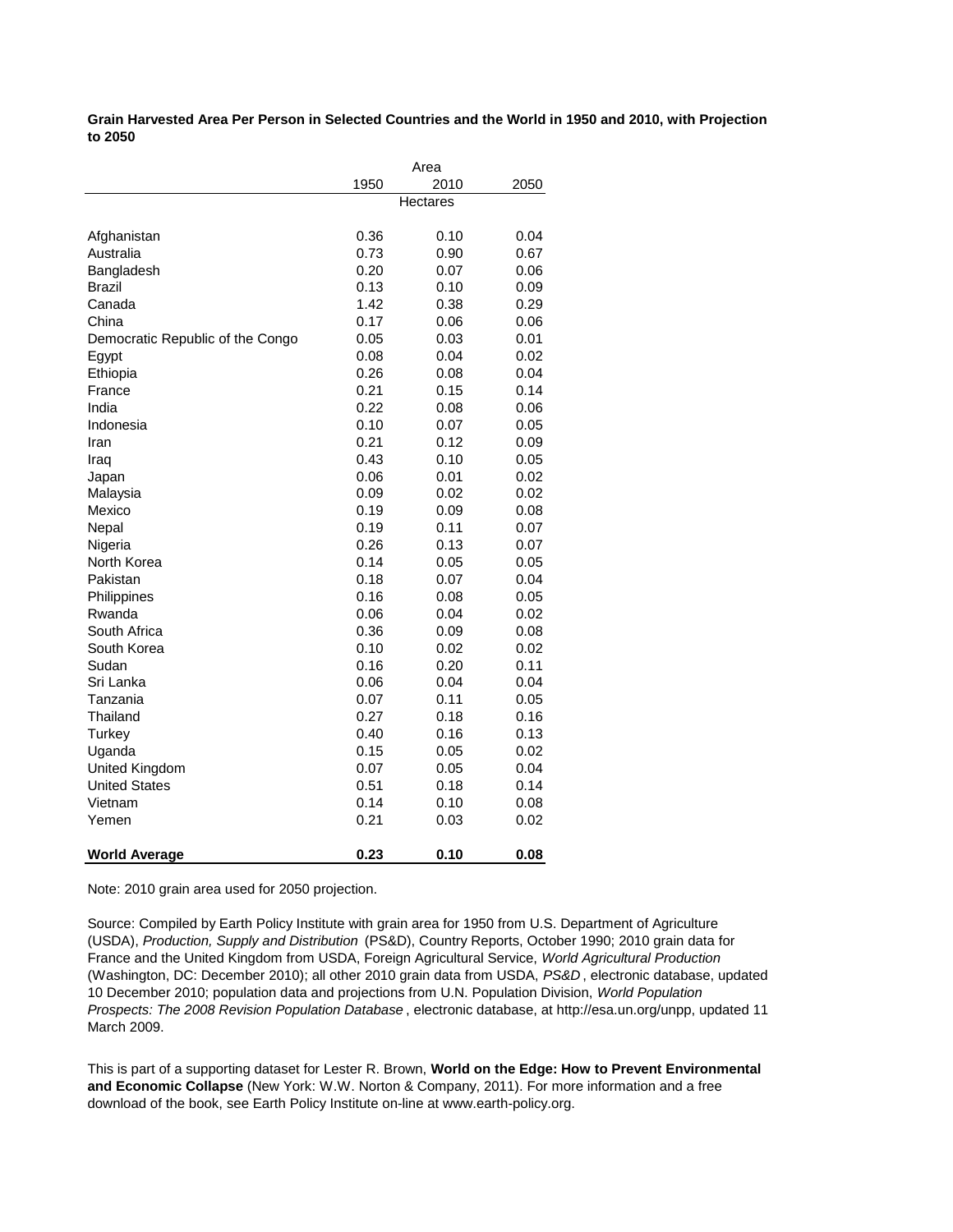|      |                        |                               |                     | Share of Grain |
|------|------------------------|-------------------------------|---------------------|----------------|
|      |                        |                               | Corn Used for       | Used for Fuel  |
| Year | <b>Corn Production</b> | <b>Total Grain Production</b> | <b>Fuel Ethanol</b> | Ethanol *      |
|      | <b>Million Tons</b>    | <b>Million Tons</b>           | <b>Million Tons</b> | Percent        |
|      |                        |                               |                     |                |
| 1980 | 169                    | 268                           | 0.9                 | 0.3            |
| 1981 | 206                    | 328                           | 2.2                 | 0.8            |
| 1982 | 209                    | 331                           | 3.6                 | 1.1            |
| 1983 | 106                    | 206                           | 4.1                 | 1.2            |
| 1984 | 195                    | 313                           | 5.9                 | 2.9            |
| 1985 | 225                    | 345                           | 6.9                 | 2.2            |
| 1986 | 209                    | 313                           | 7.4                 | 2.1            |
| 1987 | 181                    | 278                           | 7.1                 | 2.3            |
| 1988 | 125                    | 204                           | 7.3                 | 2.6            |
| 1989 | 191                    | 282                           | 8.2                 | 4.0            |
| 1990 | 202                    | 310                           | 8.9                 | 3.1            |
| 1991 | 190                    | 278                           | 10.1                | 3.3            |
| 1992 | 241                    | 350                           | 10.8                | 3.9            |
| 1993 | 161                    | 257                           | 11.6                | 3.3            |
| 1994 | 255                    | 353                           | 13.5                | 5.3            |
| 1995 | 188                    | 275                           | 10.1                | 2.8            |
| 1996 | 235                    | 333                           | 10.9                | 4.0            |
| 1997 | 234                    | 334                           | 12.4                | 3.7            |
| 1998 | 248                    | 347                           | 13.2                | 3.9            |
| 1999 | 240                    | 332                           | 14.4                | 4.1            |
| 2000 | 252                    | 340                           | 16.0                | 4.8            |
| 2001 | 241                    | 321                           | 18.0                | 5.3            |
| 2002 | 228                    | 294                           | 25.3                | 7.9            |
| 2003 | 256                    | 345                           | 29.7                | 10.1           |
| 2004 | 300                    | 385                           | 33.6                | 9.7            |
| 2005 | 282                    | 363                           | 40.7                | 10.6           |
| 2006 | 268                    | 335                           | 53.8                | 14.8           |
| 2007 | 331                    | 412                           | 77.5                | 23.1           |
| 2008 | 307                    | 400                           | 93.4                | 22.7           |
| 2009 | 333                    | 416                           | 114.3               | 28.6           |
| 2010 | 336                    | 419                           | 119.4               | 28.7           |

# **Corn Production and Use for Fuel Ethanol in the United States, 1980-2010**

\* Note: Nearly all of the grain used for fuel ethanol in the United States is corn; the small share of other grain used is not included in these figures. Also note that corn used for fuel ethanol in a given year comes from the previous year's crop; therefore, the 119 million tons of corn used for fuel ethanol in 2010 is reported as 28.7 percent of the 2009 grain crop of 416 million tons.

Source: Compiled by Earth Policy Institute with corn used for fuel ethanol from U.S. Department of Agriculture (USDA), *Feed Grains Database* , electronic database, at www.ers.usda.gov/Data/FeedGrains, updated 14 July 2010; U.S. corn and grain production from USDA, *Production, Supply and Distribution,* electronic database, at www.fas.usda.gov/psdonline, updated 9 July 2010.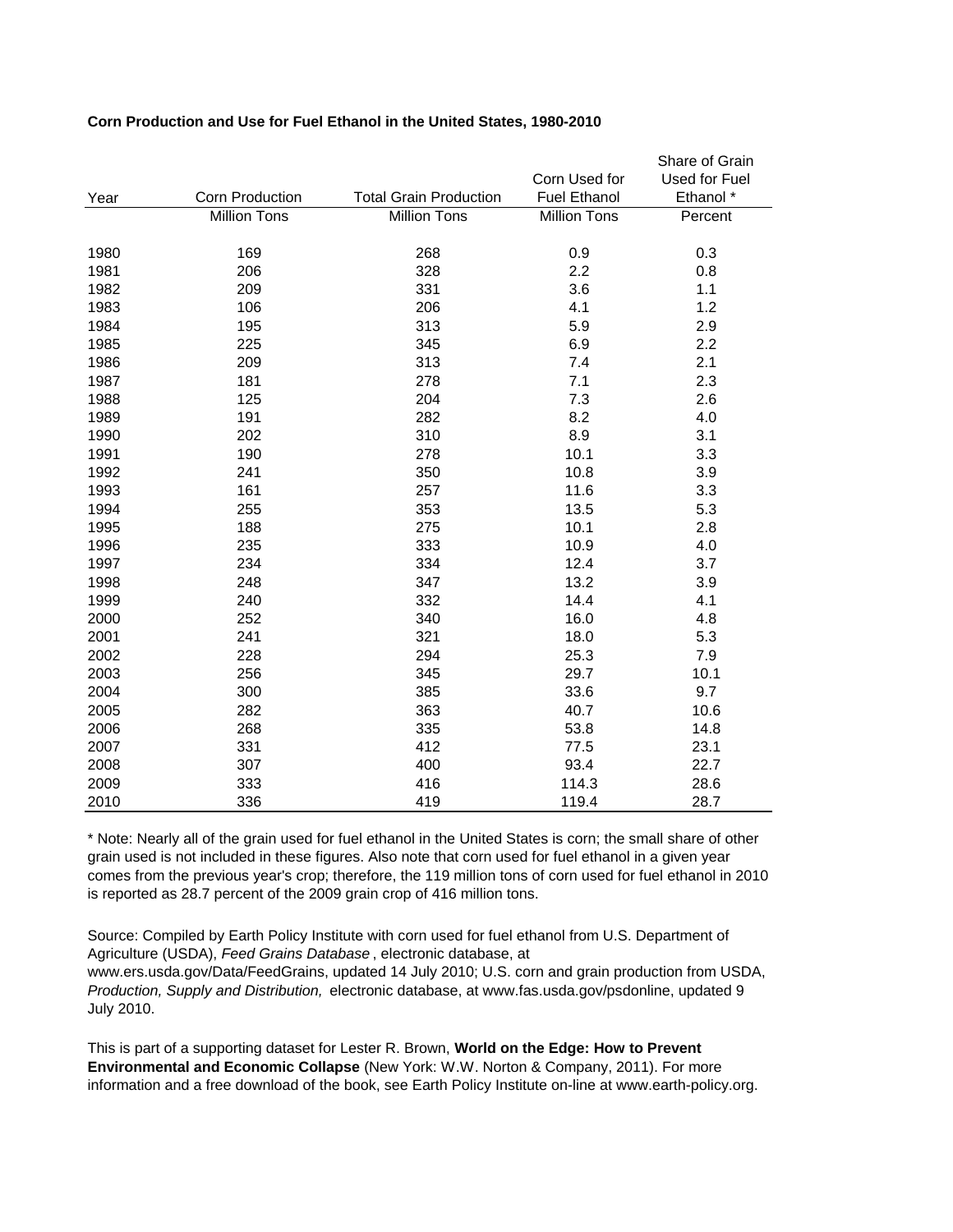

Corn Used for Fuel Ethanol in the United States, 1980-2010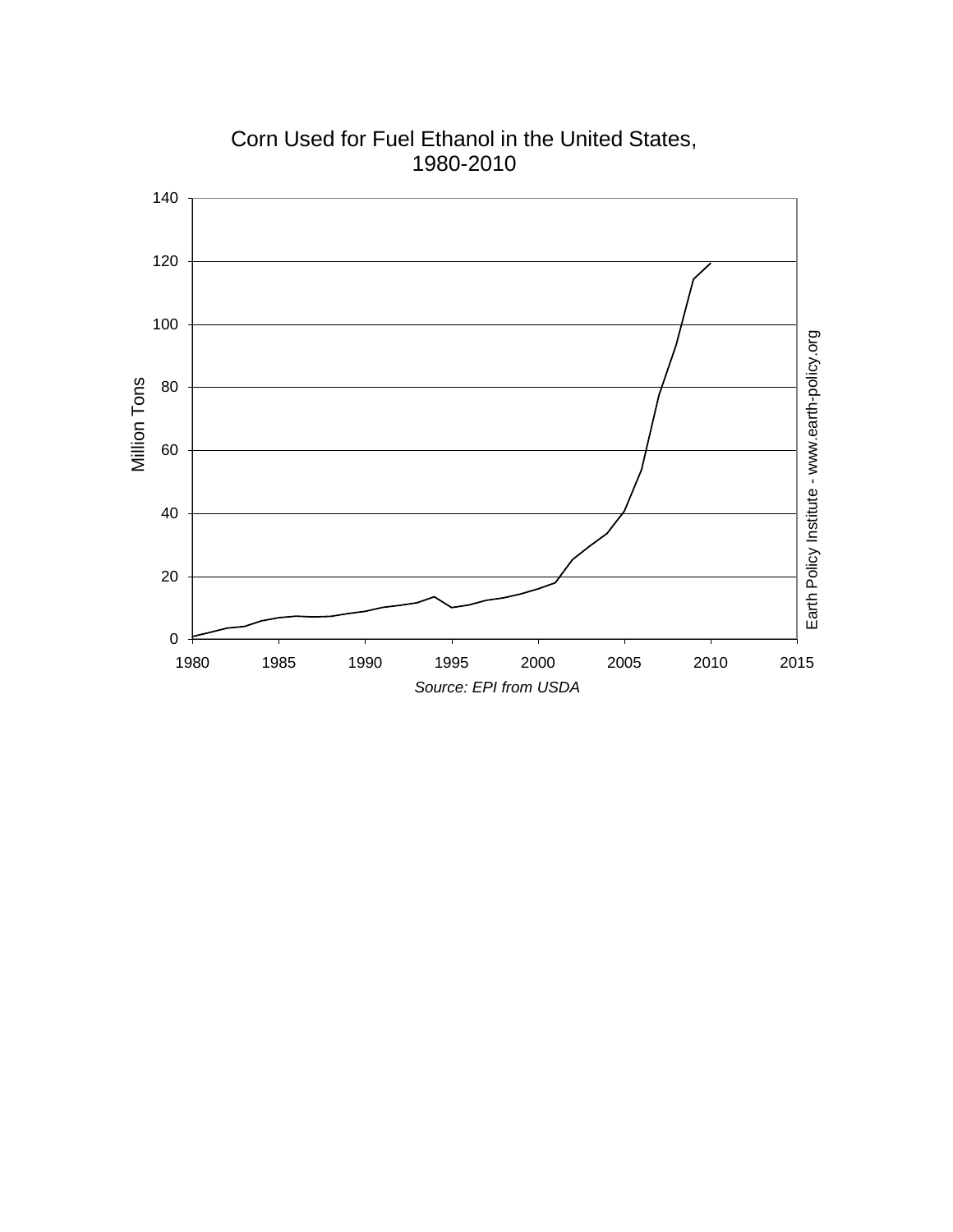#### **World Soybean Production, Area, and Yield, 1950-2010**

| Year         | Production          | Area Harvested          | Yield            |
|--------------|---------------------|-------------------------|------------------|
|              | <b>Million Tons</b> | <b>Million Hectares</b> | Tons per Hectare |
|              |                     |                         |                  |
| 1950         | 17                  | 14                      | 1.18             |
| 1951         | 16                  | 15                      | 1.07             |
| 1952         | 17                  | 16                      | 1.07             |
| 1953         | 17                  | 16                      | 1.04             |
| 1954         | 18                  | 17                      | 1.07             |
| 1955         | 19                  | 21                      | 0.94             |
| 1956         | 22                  | 22                      | 1.00             |
| 1957         | 23                  | 23                      | 1.00             |
| 1958         | 26                  | 21                      | 1.21             |
| 1959         | 26                  | 22                      | 1.18             |
| 1960         | 25                  | 22                      | 1.15             |
| 1961         | 29                  | 27                      | 1.06             |
| 1962         | 29                  | 27                      | 1.06             |
| 1963         | 29                  | 28                      | 1.07             |
| 1964         | 29                  | 25                      | 1.14             |
| 1965         | 31                  | 25                      | 1.23             |
| 1966         | 36                  | 26                      | 1.38             |
| 1967         | 37                  | 27                      | 1.35             |
| 1968         | 41                  | 28                      | 1.46             |
| 1969         | 41                  | 28                      | 1.46             |
| 1970         | 42                  | 28                      | 1.49             |
| 1971         | 43                  | 28                      | 1.53             |
| 1972         | 44                  | 30                      | 1.48             |
| 1973         | 54                  | 34                      | 1.60             |
| 1974         | 44                  | 32                      | 1.38             |
| 1975         | 54                  | 32                      | 1.65             |
| 1976         | 45                  | 30                      | 1.49             |
| 1977         | 60                  | 34                      | 1.74             |
| 1978         | 63                  | 37                      | 1.70             |
| 1979         | 75                  | 41                      | 1.84             |
| 1980         | 62                  | 40                      | 1.57             |
| 1981         | 69                  | 40                      | 1.74             |
| 1982         | 75                  | 42                      | 1.79             |
| 1983         | 61                  | 38                      | 1.58             |
| 1984         | 68<br>76            | 40<br>39                | 1.69             |
| 1985<br>1986 | 98                  | 52                      | 1.93<br>1.90     |
| 1987         | 104                 | 54                      | 1.92             |
| 1988         | 96                  | 56                      | 1.72             |
| 1989         | 107                 | 58                      | 1.84             |
| 1990         | 104                 | 54                      | 1.92             |
| 1991         | 107                 | 55                      | 1.95             |
| 1992         | 117                 | 57                      | 2.07             |
| 1993         | 118                 | 60                      | 1.95             |
| 1994         | 138                 | 62                      | 2.21             |
| 1995         | 125                 | 61                      | 2.04             |
| 1996         | 132                 | 62                      | 2.11             |
| 1997         | 158                 | 69                      | 2.30             |
| 1998         | 160                 | 71                      | 2.24             |
| 1999         | 160                 | 72                      | 2.23             |
| 2000         | 176                 | 75                      | 2.33             |
| 2001         | 185                 | 79                      | 2.33             |
| 2002         | 197                 | 82                      | 2.39             |
| 2003         | 187                 | 88                      | 2.11             |
| 2004         | 216                 | 93                      | 2.32             |
| 2005         | 221                 | 93                      | 2.37             |
| 2006         | 237                 | 94                      | 2.52             |
| 2007         | 221                 | 91                      | 2.44             |
| 2008         | 212                 | 96                      | 2.20             |
| 2009         | 260                 | 102                     | 2.55             |
| 2010         | 254                 | 102                     | 2.49             |

Source: Compiled by Earth Policy Institute, with 1950-1963 from U.S. Department of Agriculture (USDA), in Worldwatch Institute, *Signposts 2001* , CD-ROM (Washington, DC: 2001); USDA, *Production, Supply and Distribution* , electronic database, at www.fas.usda.gov/psdonline, updated 12 August 2010.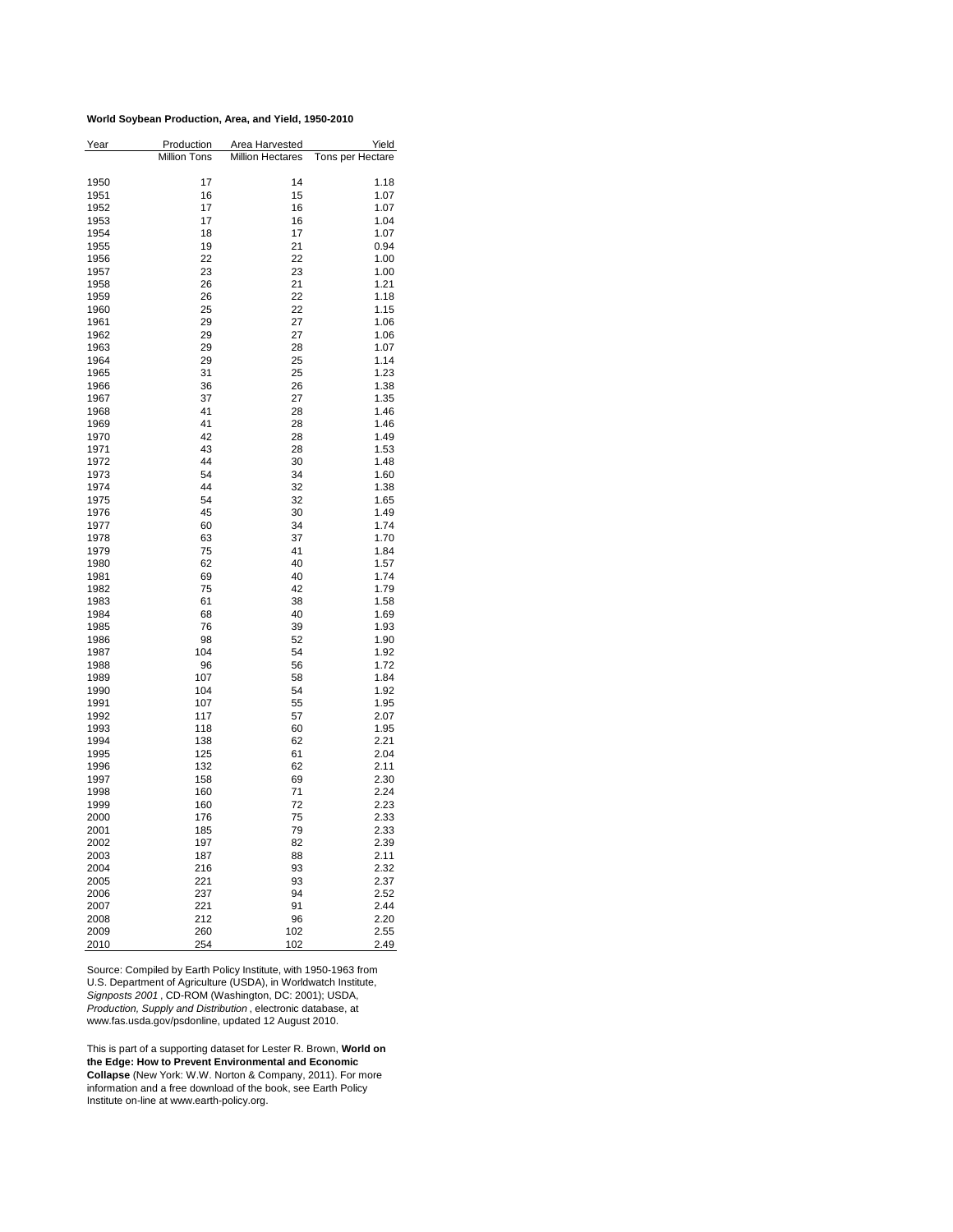# World Soybean Production, 1950 -2010

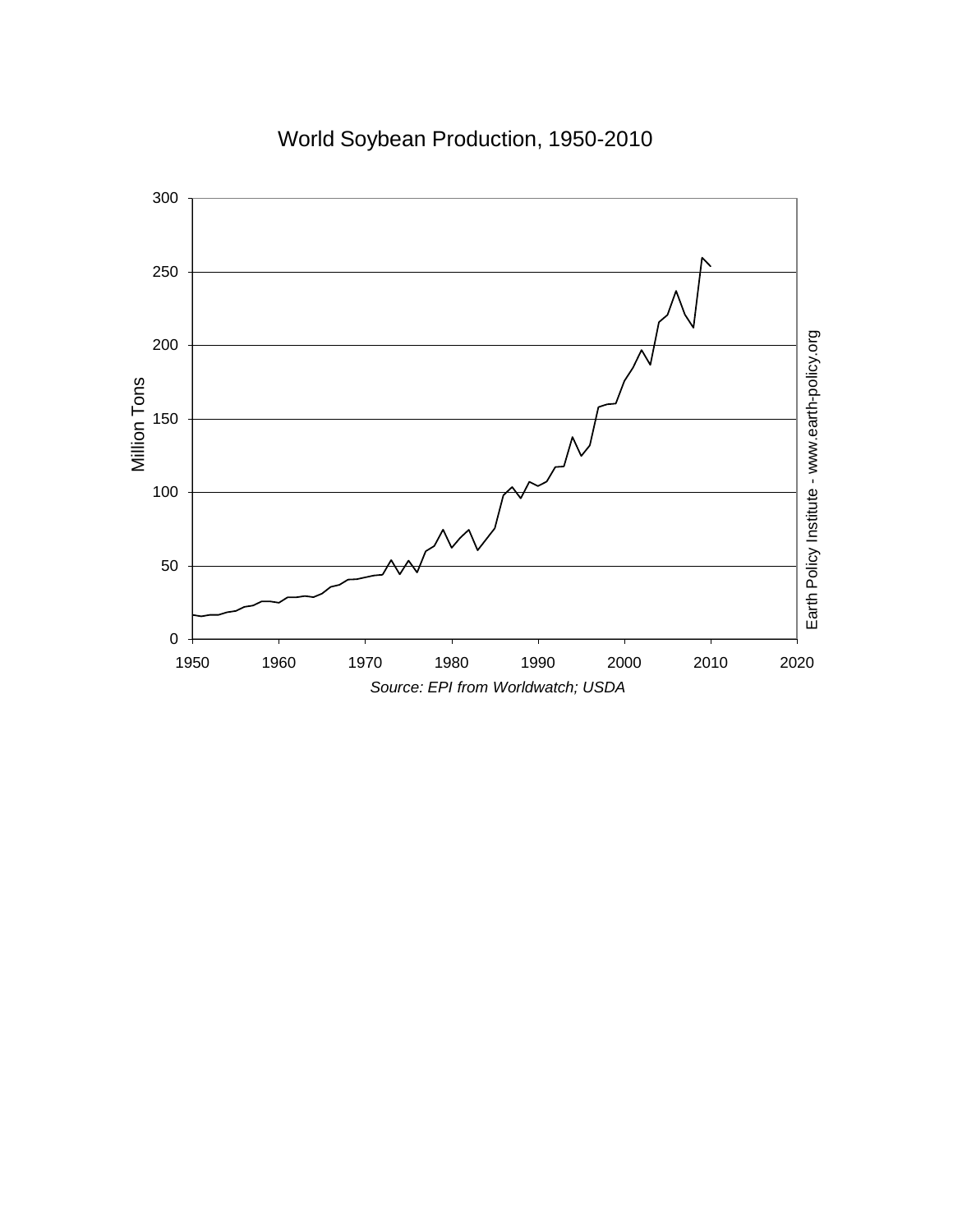

World Soybean Area Harvested, 1950-2010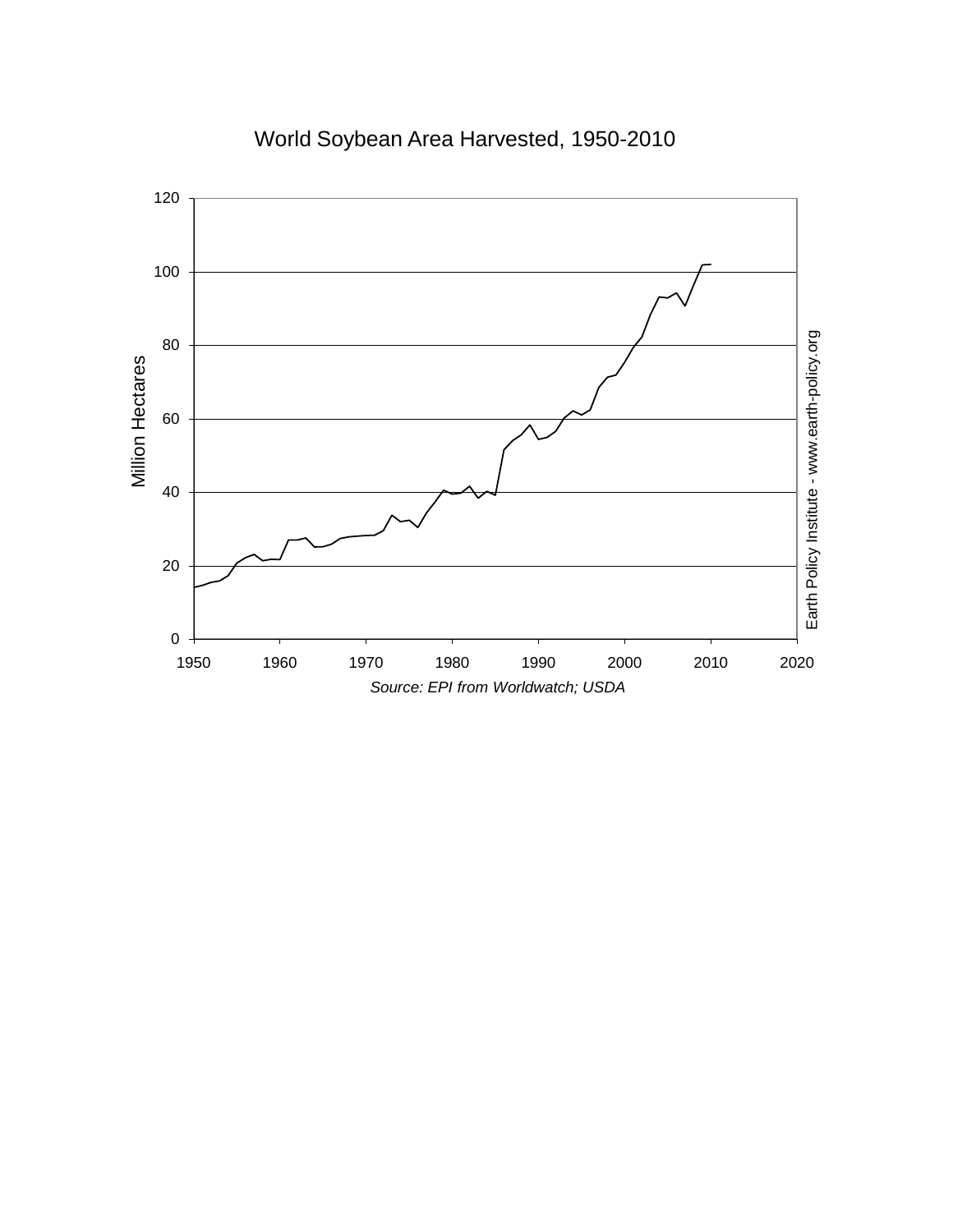World Soybean Yield, 1950 -2010

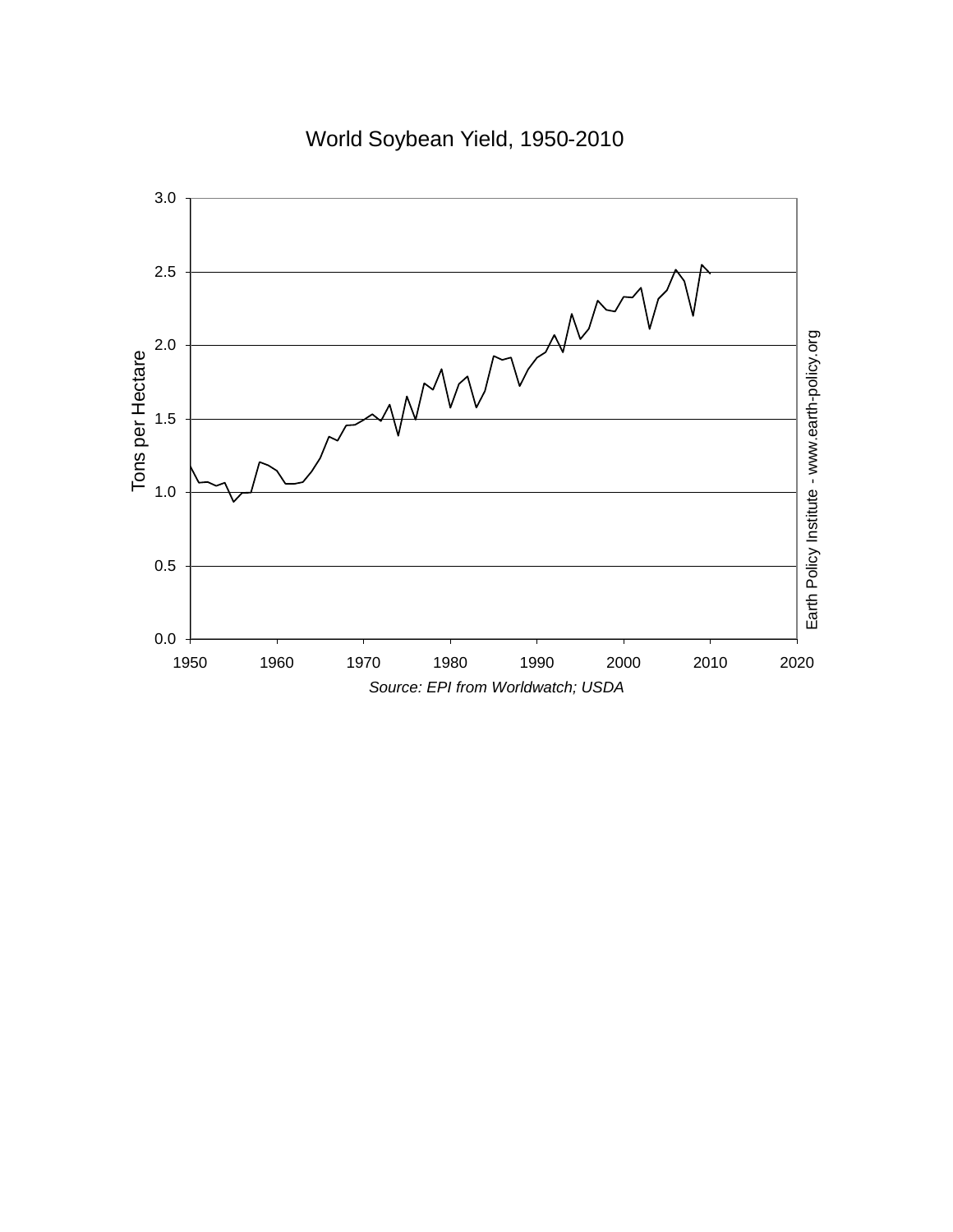## **Soybean Production, Imports, and Consumption in China, 1964-2010**

| Year         | Production   | Imports             | Consumption  | Imports as<br>Share of<br>Consumption |
|--------------|--------------|---------------------|--------------|---------------------------------------|
|              |              | <b>Million Tons</b> | Percent      |                                       |
| 1964         | 7.9          | 0.0                 | 7.3          | 0                                     |
| 1965         | 6.1          | 0.0                 | 5.6          | 0                                     |
| 1966         | 8.3          | 0.0                 | 7.7          | 0                                     |
| 1967         | 8.3          | 0.0                 | 7.7          | 0                                     |
| 1968         | 8.0          | 0.0                 | 7.6          | 0                                     |
| 1969         | 7.6          | 0.0                 | 7.2          | 0                                     |
| 1970         | 8.7          | 0.0                 | 8.3          | $\pmb{0}$                             |
| 1971         | 8.6          | 0.0                 | 8.2          | $\mathbf 0$                           |
| 1972         | 6.5          | 0.3                 | 6.4          | 4                                     |
| 1973         | 8.4          | 0.6                 | 8.6          | $\overline{7}$                        |
| 1974         | 7.5          | 0.0                 | 7.2          | 1                                     |
| 1975         | 7.2          | 0.0                 | 7.1          | $\mathbf 0$                           |
| 1976         | 6.6          | 0.3                 | 6.8          | 4                                     |
| 1977         | 7.3          | 0.2                 | 7.4          | 3                                     |
| 1978         | 7.6          | 0.3                 | 7.6          | 3                                     |
| 1979         | 7.5          | 0.8                 | 8.1          | 10                                    |
| 1980         | 7.9          | 0.5                 | 8.3          | 6                                     |
| 1981         | 9.3          | 0.5                 | 9.7          | 5                                     |
| 1982         | 9.0          | 0.0                 | 8.7          | 0                                     |
| 1983         | 9.8          | 0.0                 | 9.0          | $\pmb{0}$                             |
| 1984         | 9.7          | 0.0                 | 8.6          | 0                                     |
| 1985         | 10.5         | 0.3                 | 9.5          | 3                                     |
| 1986         | 11.6         | 0.2                 | 10.1         | $\overline{\mathbf{c}}$               |
| 1987         | 12.2         | 0.2                 | 10.9         | $\overline{c}$                        |
| 1988         | 11.6         | 0.0                 | 10.5         | $\mathbf 0$                           |
| 1989         | 10.2         | 0.0                 | 9.1          | $\mathbf 0$                           |
| 1990         | 11.0         | 0.0                 | 9.7          | $\mathbf 0$                           |
| 1991         | 9.7          | 0.1                 | 8.8          | $\overline{\mathbf{c}}$               |
| 1992         | 10.3         | 0.2                 | 10.2         | 1                                     |
| 1993         | 15.3         | 0.1                 | 14.3         | 1                                     |
| 1994         | 16.0         | 0.2                 | 15.8         | 1<br>6                                |
| 1995<br>1996 | 13.5<br>13.2 | 0.8<br>2.3          | 14.1<br>14.3 | 16                                    |
| 1997         | 14.7         | 2.9                 | 15.5         | 19                                    |
| 1998         | 15.2         | 3.9                 | 19.9         | 19                                    |
| 1999         | 14.3         | 10.1                | 22.9         | 44                                    |
| 2000         | 15.4         | 13.2                | 26.7         | 50                                    |
| 2001         | 15.4         | 10.4                | 28.3         | 37                                    |
| 2002         | 16.5         | 21.4                | 35.3         | 61                                    |
| 2003         | 15.4         | 16.9                | 34.4         | 49                                    |
| 2004         | 17.4         | 25.8                | 40.2         | 64                                    |
| 2005         | 16.4         | 28.3                | 44.4         | 64                                    |
| 2006         | 16.0         | 28.7                | 46.1         | 62                                    |
| 2007         | 14.0         | 37.8                | 49.8         | 76                                    |
| 2008         | 15.5         | 41.1                | 51.4         | 80                                    |
| 2009         | 14.7         | 48.0                | 57.9         | 83                                    |
| 2010         | 14.6         | 50.0                | 64.2         | 78                                    |

Source: U.S. Department of Agriculture, *Production, Supply and Distribution* , electronic database, at www.fas.usda.gov/psdonline, updated 9 July 2010.